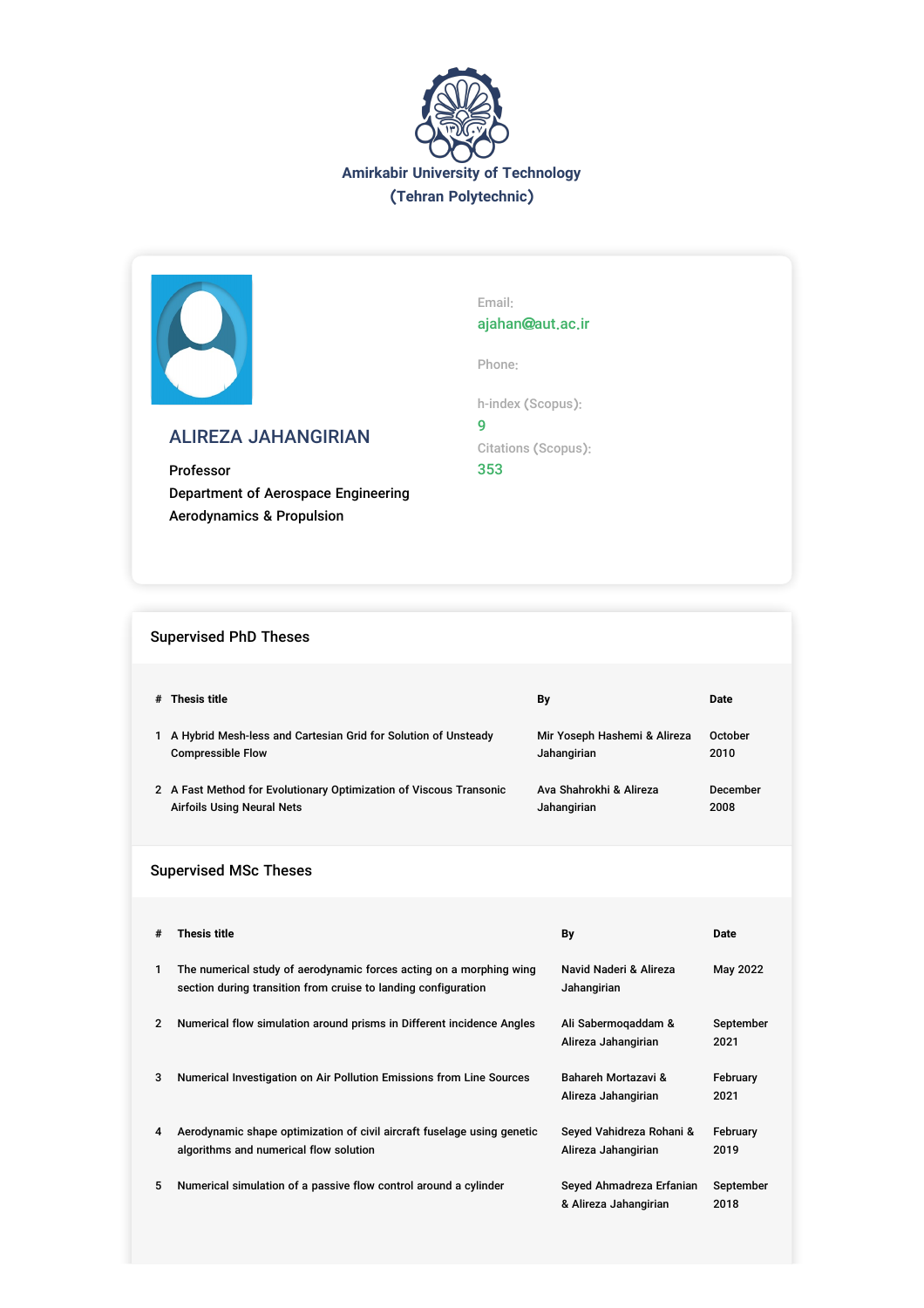| 6 | Aerodynamic Optimization of Horizontal Axis Wind Turbine Blade                                                         | Mahdi Azizi & Alireza<br>Jahangirian                 | February<br>2018       |
|---|------------------------------------------------------------------------------------------------------------------------|------------------------------------------------------|------------------------|
| 7 | The effect of booster geometry on aerodynamic performance of a space<br>launch rocket                                  | Ali Hajibagheri & Alireza<br>Jahangirian             | February<br>2018       |
| 8 | a grid movement method for optimization of intelligent air foils                                                       | Meisam Nemati & Alireza<br>Jahangirian               | October<br>2016        |
| 9 | Convergence acceleration of Mesh-less solution of Navier-Stokes<br>equation using Multi-Cloud method                   | Alireza Shamiri & Alireza<br>Jahangirian             | February<br>2016       |
|   | 10 airfoil aerodynamic optimization for landing and take off phase                                                     | Masoud Heidari & Alireza<br>Jahangirian              | February<br>2015       |
|   | 11 Preconceptual Design of Air-Launch System for Space Missions Based on<br><b>Local Abilities</b>                     | Mohamad Saleh Afshar &<br>Alireza Jahangirian        | February<br>2015       |
|   | 12 optimization of an airfoil using flow solver based on hybrid grid                                                   | Shakiba Moradi & Alireza<br>Jahangirian              | October<br>2014        |
|   | 13 airfoil transonic flow control using suction and injection parameters<br>optimization                               | Zahra Seifollahi Moghadam<br>& Alireza Jahangirian   | <b>October</b><br>2014 |
|   | 14 Design of a civil aircraft wing for efficient aerodynamic performance.                                              | Mahdi Asqarian & Alireza<br>Jahangirian              | January<br>2014        |
|   | 15 hypersonice velocity simulation on 3D bodies with respect to hot gas<br>effect                                      | Mahdi Dadkhah & Alireza<br>Jahangirian               | <b>October</b><br>2012 |
|   | 16 FEM mesh generation in 3D surfaces containing progressive cracks under<br>mixed mode loading condition              | Ali Nazokkar & Alireza<br>Jahangirian                | March<br>2012          |
|   | 17 The Numerical Investigation of The Influence Exit Jet Motor On The                                                  | Mohsen Darmanaki                                     | February               |
|   | Missile Aerodynamical Performance                                                                                      | Farahani & Alireza<br>Jahangirian                    | 2012                   |
|   | 18 a meshless method for computation of 2-D turbulent flows                                                            | Morteza Namvar & Alireza<br>Jahangirian              | <b>October</b><br>2011 |
|   | 19 Solution of compressible viscous flow around 3D moving bodies                                                       | Vahid Daeizehab & Alireza<br>Jahangirian             | <b>June 2011</b>       |
|   | 20 3_D compressible flow solution using meshless method                                                                | Samad Sattarzadeh &<br>Alireza Jahangirian           | February<br>2011       |
|   | 21 the numerical investigation of wind tunnel walls effects on aerodynamics<br>characteristics of oscillating airfoils | Ali Reza Sanaeikia & Alireza February<br>Jahangirian | 2011                   |
|   | 22 adaptive Cartesian grid for computation of 2D viscous flow                                                          | Omid Motarekat & Alireza<br>Jahangirian              | <b>June 2010</b>       |
|   | 23 3-D Cartesian Grid Generation                                                                                       | Alireza Heidary & Alireza<br>Jahangirian             | June 2010              |
|   | 24 Computation of flow around iced-airfoils                                                                            | Mazaher Rezaeifar &<br>Alireza Jahangirian           | January<br>2010        |
|   | 25 AERODYNAMIC STUDY OF AIR POLLUTION DISPERSION BY NUMERICAL<br><b>METHOD</b>                                         | Mehdi Ebrahimi & Alireza<br>Jahangirian              | May 2008               |
|   | 26 Numerical Solution of the viscous flow using hot Gas effect on<br>unstructured Grids                                | Mir Yoseph Hashemi &<br>Alireza Jahangirian          | <b>October</b><br>2005 |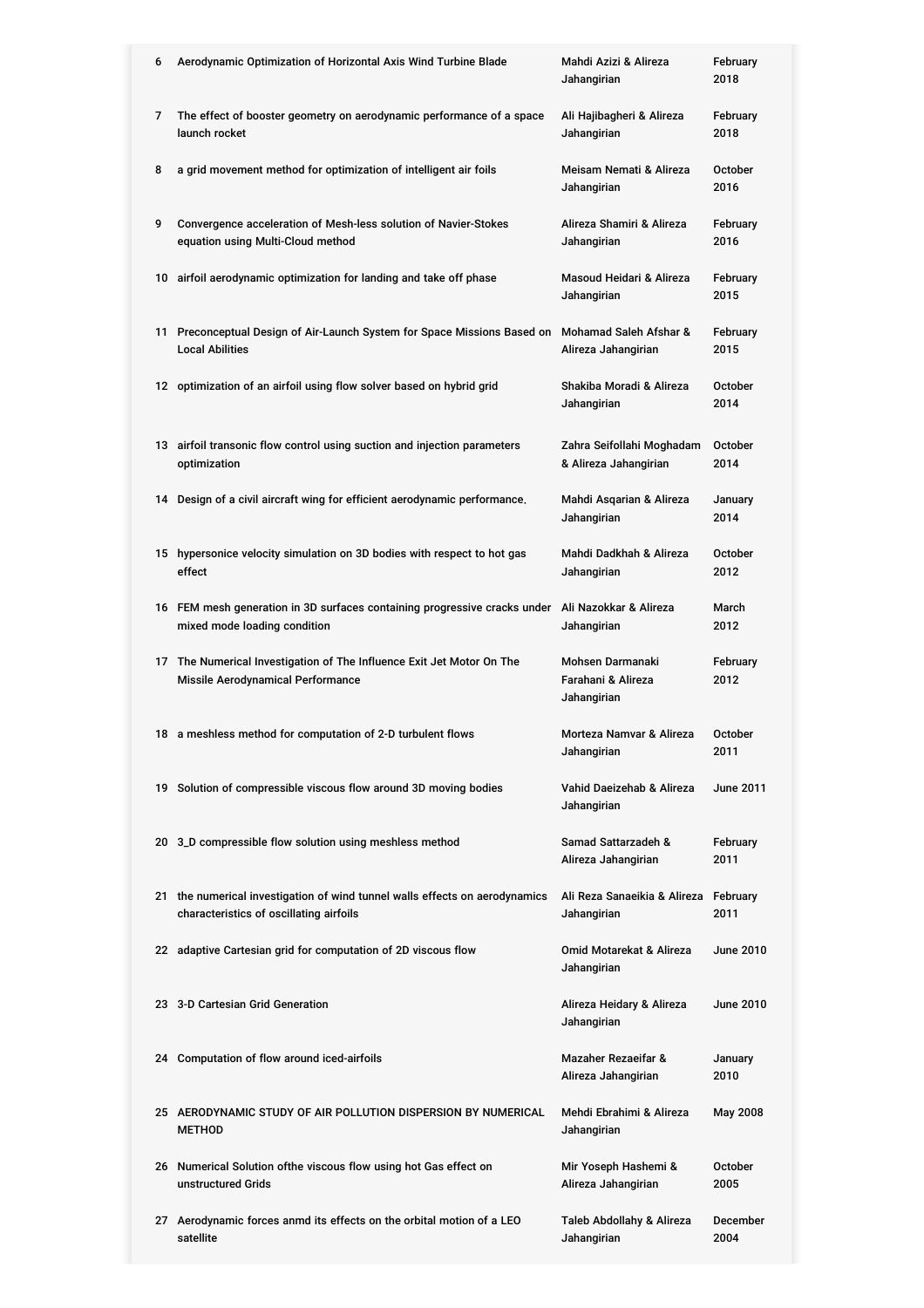### Journal Papers

#### **Portal Records**

- **1** Nima Alizadeh, Alireza Jahangirian, "Optimum Design of Blade Flaps for Improving the Power Generation of a Horizontal Axis Wind Turbine", , March 2022 Vol. 1, Num. 1, Page 1-20, March 2022,
- **2** Masoud Heidari Soreshjani, Alireza Jahangirian, "A New Metaheuristic Method with Applications to Airfoil Shape Optimization", AUT Journal of Mechanical Engineering, December 2021 Vol. 0, Num. 0, Page 1-10, December 2021,
- **3** Mahdi Azizi, Alireza Jahangirian, "Aerodynamic Optimization of a Wind Turbine Blade for Maximum Annual Energy Production at Manjil Wind Farm", Journal of Aerospace Science and Technology, September 2021 Vol. 14, Num. 2, Page 1-9, September 2021,
- **4** Masoud Heidari Soreshjani, Alireza Jahangirian, "An investigation on winglet design with limited computational cost, using an efficient optimization method", AEROSPACE SCIENCE AND TECHNOLOGY, July 2021 Vol. 1, Num. 1, Page 1-17, July 2021,
- **5** Amirhossein Rouhollahi, Alireza Jahangirian, Masoud Heidari Soreshjani, "A Numerical Investigation on the Effect of Blade Tip Shapes on Power Generation of a Horizontal Axis Wind Turbine", , February 2021 Vol. 1, Num. 1, Page 1- 10, February 2021,
- **6** Meisam Nemati, Alireza Jahangirian, "Robust aerodynamic morphing shape optimization for high-lift missions", AEROSPACE SCIENCE AND TECHNOLOGY, June 2020 Vol. 103, Num. 0, Page 1-10, June 2020,
- **7** Siavash Kabirian, Alireza Jahangirian, "Investigation of different aspects of DBD Plasma Actuators on airflow around a Wing", , April 2020 Vol. 36, Num. 1, Page 19-28, April 2020,
- **8** Alireza Jahangirian, Seyed Ahmadreza Erfanian, "Turbulent Flow Control over Circular Cylinder using Combination of Splitter Plate and Control Cylinder", , April 2020 Vol. 36, Num. 1, Page 3-10, April 2020,
- **9** Mahdi Azizi, Alireza Jahangirian, "Multi-site aerodynamic optimization of wind turbine blades for maximum annual energy production in East Iran", ENERGY SCIENCE & ENGINEERING, January 2020 Vol. 1, Num. 1, Page 1-18, January 2020,
- **10** Meisam Nemati, Alireza Jahangirian, "The effects of viscosity on design optimization of transonic airfoils using enhanced Genetic Algorithm", , May 2019 Vol. 35-3, Num. 1, Page 33-42, May 2019,
- **11** Roohollh Khoshkhoo, Alireza Jahangirian, Farzaneh Sharafbafi, "analysis of fleet type impact on the threats and errors of an airline using line operations safety audit (LOSA)", Aviation, August 2018 Vol. 22, Num. 1, Page 31-39, August 2018,
- **12** Narjes Timnak, Alireza Jahangirian, S.Ali Seyyedsalehi, "An optimum neural network for evolutionary aerodynamic shape design", SCIENTIA IRANICA TRANSACTION B-MECHANICAL ENGINEERING, September 2017 Vol. 24, Num. 5, Page 2490-2500, September 2017,
- **13** Mehdi Ebrahimi, Alireza Jahangirian, "Airfoil Shape Optimization with Adaptive Mutation Genetic Algorithm", Journal of Aerospace Science and Technology, August 2017 Vol. 11, Num. 1, Page 47-59, August 2017,
- **14** Mehdi Ebrahimi, Alireza Jahangirian, "Accelerating global optimization of aerodynamic shapes using a new surrogate-assisted parallel genetic algorithm", ENGINEERING OPTIMIZATION, February 2017 Vol. 0, Num. 0, Page 1- 16, February 2017,
- **15** Narjes Timnak, Alireza Jahangirian, "Multi-point optimization of transonic airfoils using an enhanced genetic algorithm", PROCEEDINGS OF THE INSTITUTION OF MECHANICAL ENGINEERS PART G-JOURNAL OF AEROSPACE ENGINEERING, December 2016 Vol. 0, Num. 0, Page 1-14, December 2016,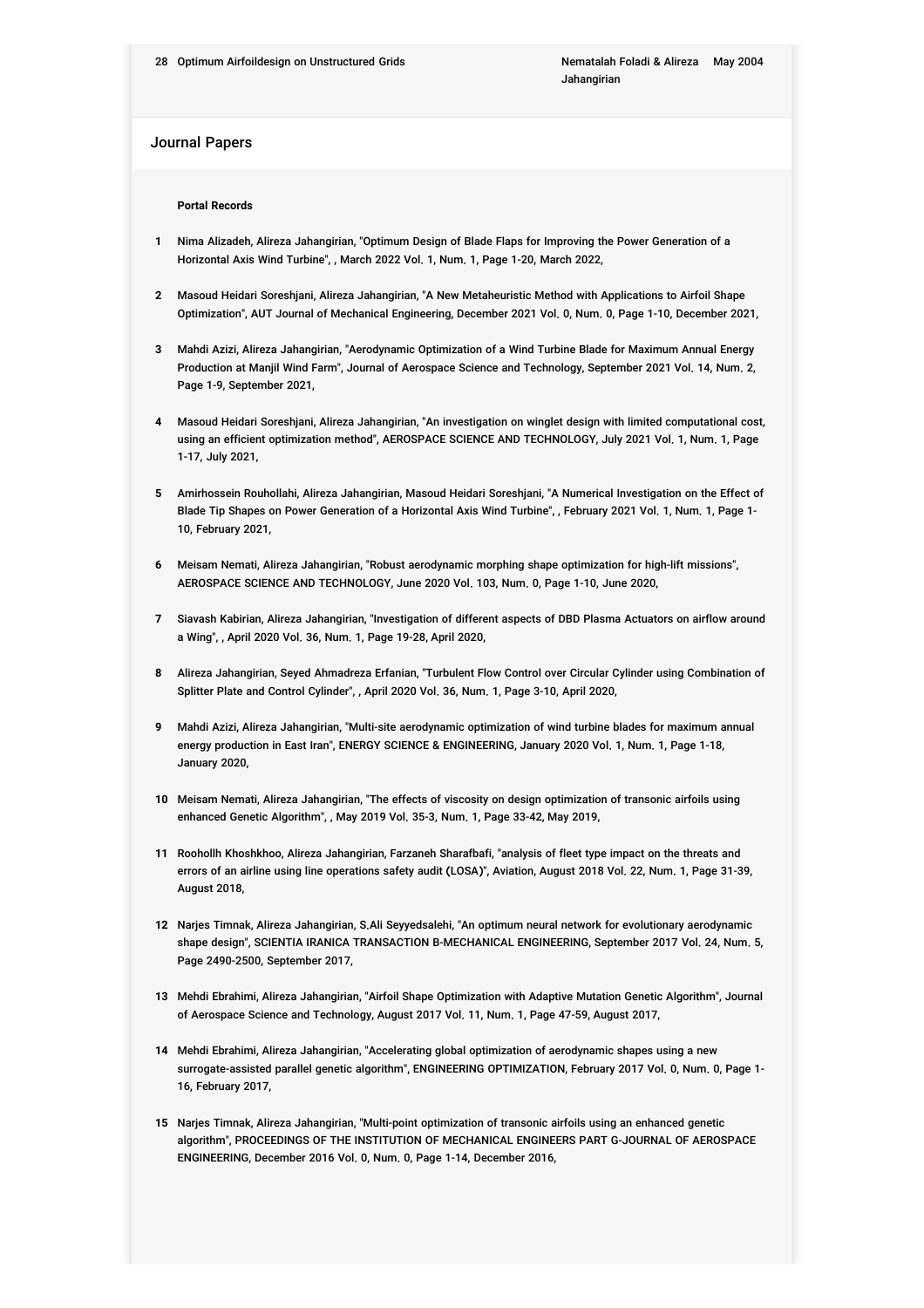- **16** Zahra Seifollahi Moghadam, Alireza Jahangirian, "Flow Control of Transonic Airfoils using Optimum Suction and Injection Parameters", Journal of Applied Fluid Mechanics JAFM, December 2016 Vol. 10, Num. 1, Page 103-115, December 2016,
- **17** Roohollh Khoshkhoo, Alireza Jahangirian, "Numerical Simulation of Stall Flow Control Using a DBD Plasma Actuator in Pulse Mode", PLASMA SCIENCE & TECHNOLOGY, September 2016 Vol. 18, Num. 9, Page 933-942, September 2016,
- **18** Mehdi Ebrahimi, Alireza Jahangirian, "A Hierarchical Parallel Strategy for Aerodynamic Shape Optimization with Genetic Algorithm", SCIENTIA IRANICA TRANSACTION D-COMPUTER SCIENCE & ENGINEERING AND ELECTRICAL ENGINEERING, November 2015 Vol. 22, Num. 6, Page 2379-2388, November 2015,
- **19** Roohollh Khoshkhoo, Alireza Jahangirian, "numerical simulation of flow separation control using multiple DBD plasma actuators", Journal of Applied Fluid Mechanics JAFM, August 2015 Vol. 9, Num. 4, Page 1-22, August 2015,
- **20** Samad Sattarzadeh, Alireza Jahangirian, Hosein Shahverdi, "Aeroelastic Analysis of a Typical Section using Euler and Navier-Stokes Mesh-less Method", SCIENTIA IRANICA TRANSACTION B-MECHANICAL ENGINEERING, April 2015 Vol. 0, Num. 0, Page 1-30, April 2015,
- **21** Samad Sattarzadeh, Alireza Jahangirian, "A Comparative Study on Various Adaptive Meshless Methods for Steady and Unsteady Flow Calculations", SCIENTIA IRANICA TRANSACTION B-MECHANICAL ENGINEERING, February 2015 Vol. 0, Num. 0, Page 1-25, February 2015,
- **22** Samad Sattarzadeh, Alireza Jahangirian, M.Y. Hashemi, "Unsteady compressible flow calculations with least-square mesh-less method", Journal of Applied Fluid Mechanics JAFM, January 2015 Vol. 9, Num. 3, Page 1-11, January 2015,
- **23** Roohollh Khoshkhoo, Alireza Jahangirian, "Flow separation control over airfoils using DBD plasma body force", JOURNAL OF THE BRAZILIAN SOCIETY OF MECHANICAL SCIENCES AND ENGINEERING, December 2014 Vol. 2014, Num. 1, Page 1-13, December 2014,
- **24** Mehdi Ebrahimi, Alireza Jahangirian, "Aerodynamic Optimization of Airfoils Using Adaptive Parameterization and Genetic Algorithm", JOURNAL OF OPTIMIZATION THEORY AND APPLICATIONS, October 2013 Vol. 1, Num. 1, Page 1-11, October 2013,
- **25** Ali Reza Sanaeikia, Alireza Jahangirian, "The effects of wind tunnel walls on flow over oscillating airfoils", , September 2013 Vol. 1, Num. 1, Page 1-10, September 2013,
- **26** Morteza Namvar, Alireza Jahangirian, "An investigation of mesh-less calculation for compressible turbulent flows", COMPUTERS & FLUIDS, August 2013 Vol. 86, Num. 2013, Page 483-489, August 2013,
- **27** Mehdi Ebrahimi, Alireza Jahangirian, "New analytical formulations for calculation of dispersion parameters of Gaussian model using parallel CFD", ENVIRONMENTAL FLUID MECHANICS, November 2012 Vol. 13, Num. 2, Page 125-144, November 2012,
- **28** Samad Sattarzadeh, Alireza Jahangirian, "3D implicit mesh-less method for compressible flow calculations", Scientia Iranica, May 2012 Vol. 19, Num. 3, Page 503-512, May 2012,
- **29** Alireza Jahangirian, Mir Yoseph Hashemi, "Adaptive Cartesian grid with mesh-less zones for compressible flow calculations", COMPUTERS & FLUIDS, January 2012 Vol. 54, Num. 54, Page 10-17, January 2012,
- **30** Mir Yoseph Hashemi, Alireza Jahangirian, "An efficient implicit mesh-less method for compressible flow calculations", INTERNATIONAL JOURNAL FOR NUMERICAL METHODS IN FLUIDS, October 2011 Vol. 67, Num. 6, Page 754-770, October 2011,
- **31** Alireza Jahangirian, Ava Shahrokhi, "Aerodynamic shape optimization using efficient evolutionary algorithms and unstructured CFD solver", COMPUTERS & FLUIDS, July 2011 Vol. 46, Num. 1, Page 270-276, July 2011,
- **32** Omid Motarekat, Alireza Jahangirian, "A hybrid cartesian grid generation method for aerodynamic computation of viscous flows", , December 2010 Vol. 12, Num. 2, Page 1-8, December 2010,
- **33** Mir Yoseph Hashemi, Alireza Jahangirian, "Implicit fully mesh-less method for compressible viscous flow calculations", Journal of Computational and Applied Mathematics, August 2010 Vol. 0, Num. 0, Page 0-0, August 2010,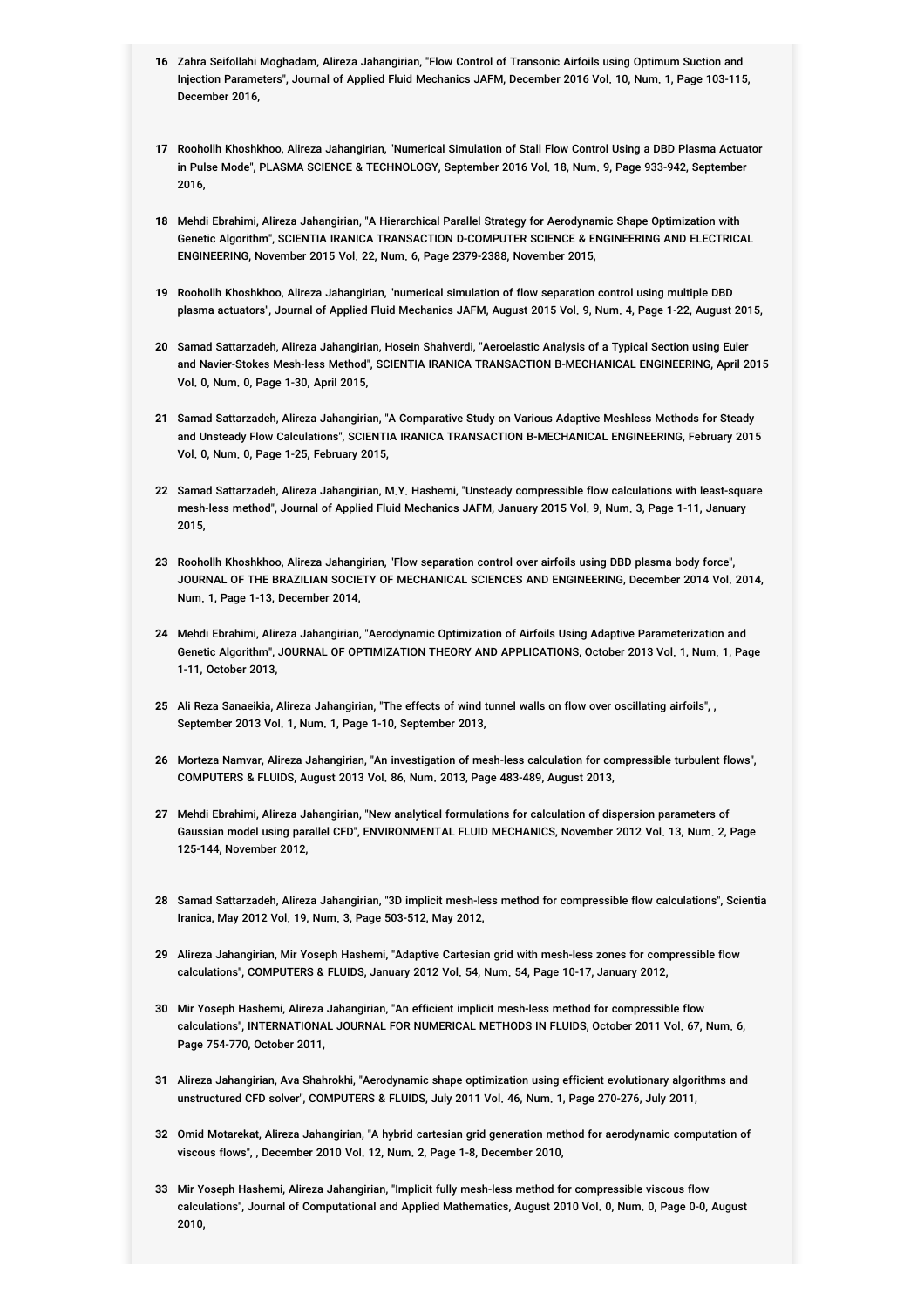- **34** Ava Shahrokhi, Alireza Jahangirian, "A surrogate assisted evolutionary optimization method with application to the transonic airfoil design", Engineering Optimization, June 2010 Vol. 42, Num. 6, Page 0-0, June 2010,
- **35** Alireza Jahangirian, Ava Shahrokhi, "Inverse Design of Transonic Airfoils Using Genetic Algorithm and a New Parametric Shape Method", , July 2009 Vol. , Num. 5, Page 0-0, July 2009,
- **36** Alireza Jahangirian, Yashar Shoraka, "Adaptive unstructured grid generation for engineering computation of aerodynamic flows", , September 2008 Vol. , Num. 78, Page 0-0, September 2008,
- **37** Ava Shahrokhi, Alireza Jahangirian, "The Effects of Shape Parameterization on The Efficiency of Evolutionary Design Optimization for Viscous Transonic Airfoils", , March 2008 Vol. , Num. 1, Page 0-0, March 2008,
- **38** Mir Yoseph Hashemi, Alireza Jahangirian, "Simulation of High-Speed Flows by an Unstructured Grid Implicit Method Including Real Gas Effects", , March 2008 Vol. , Num. 56, Page 0-0, March 2008,
- **39** Ava Shahrokhi, Alireza Jahangirian, "Airfoil Shape Parameterization for Optimum Navier-Stokes Design With Genetic Algorithm", , September 2007 Vol. , Num. 11, Page 0-0, September 2007,
- **40** Mostafa Hadidooabi, Alireza Jahangirian, "An Efficient Implicit Method for Solution of Compressible Turbulent Flows on Unstructured Grids", , July 2005 Vol. , Num. 3, Page 0-0, July 2005,
- **41** Mostafa Hadidooabi, Alireza Jahangirian, "Two- Equation Turbulence Modeling of Unsteady Flows Using Dual \_ Time Implicit Method on Unstructured Grids", , April 2005 Vol. , Num. 13, Page 0-0, April 2005,
- **42** Alireza Jahangirian, Mostafa Hadidoolabi, "Unstructured moving grids for implicit calculation of unsteady compressible viscous flows", , April 2005 Vol. , Num. , Page 0-0, April 2005,
- **43** Alireza Jahangirian, Sina Arabi Narehei, "On efficiency of an unstructured grid generation method for aerospace applications", , March 2005 Vol. , Num. 1, Page 0-0, March 2005,

### Conference Papers

#### **Portal Records**

- **1** Amirhossein Rouhollahi, Alireza Jahangirian, "analysis of pollution condition of iranian civil aircraft fleet ", 19th international conference of iranian aerospace society, May 2021
- **2** Mahdi Azizi, Alireza Jahangirian, "Aerodynamic Optimization of a Wind Turbine Blade for Maximum Annual Energy Production at Manjil Wind Farm ", 18th Int. Conference of Iranian Aerospace Society, February 2020
- **3** Seyed Vahidreza Rohani , Alireza Jahangirian, Fatemeh Ardaneh, "a ", 18th Int. Conference of Iranian Aerospace Society, February 2020
- **4** Mohammad Hossein Moradi, Alireza Jahangirian, "a ", 18th Int. Conference of Iranian Aerospace Society, February 2020
- **5** Nima Alizadeh, Alireza Jahangirian, "a ", 18th Int. Conference of Iranian Aerospace Society, February 2020
- **6** Nima Alizadeh, Alireza Jahangirian, "design and fabrication of a horizontal axis wind turbine and its experimental test on a wind tunnel ", 27, April 2019
- **7** Alireza Jahangirian, Mehdi Hedaghikalle, "An investigation on noise pollution of iranian civil aircrafts in comparison with international standards ", 6th conference on air and sound pollution management, January 2018
- **8** Fatemeh Shekarriz, Alireza Jahangirian, "An Investigation on Pollution Dispersion of Imam Khomeini Oil Refinery Company Using Numerical Method ", 6th conference on air and sound pollution management, January 2018
- **9** Alireza Jahangirian, Meisam Nemati, "Optimum Morphing Airfoil Design Using Evolutionary Algorithm and CFD Solver ", The 25th Annual Conference of the CFD Society of Canada, June 2017
- **10** Morteza Namvar, Alireza Jahangirian, "A Mesh-less method for viscous flow simulation ", The 25th Annual Conference of the CFD Society of Canada, 18-20 June, June 2017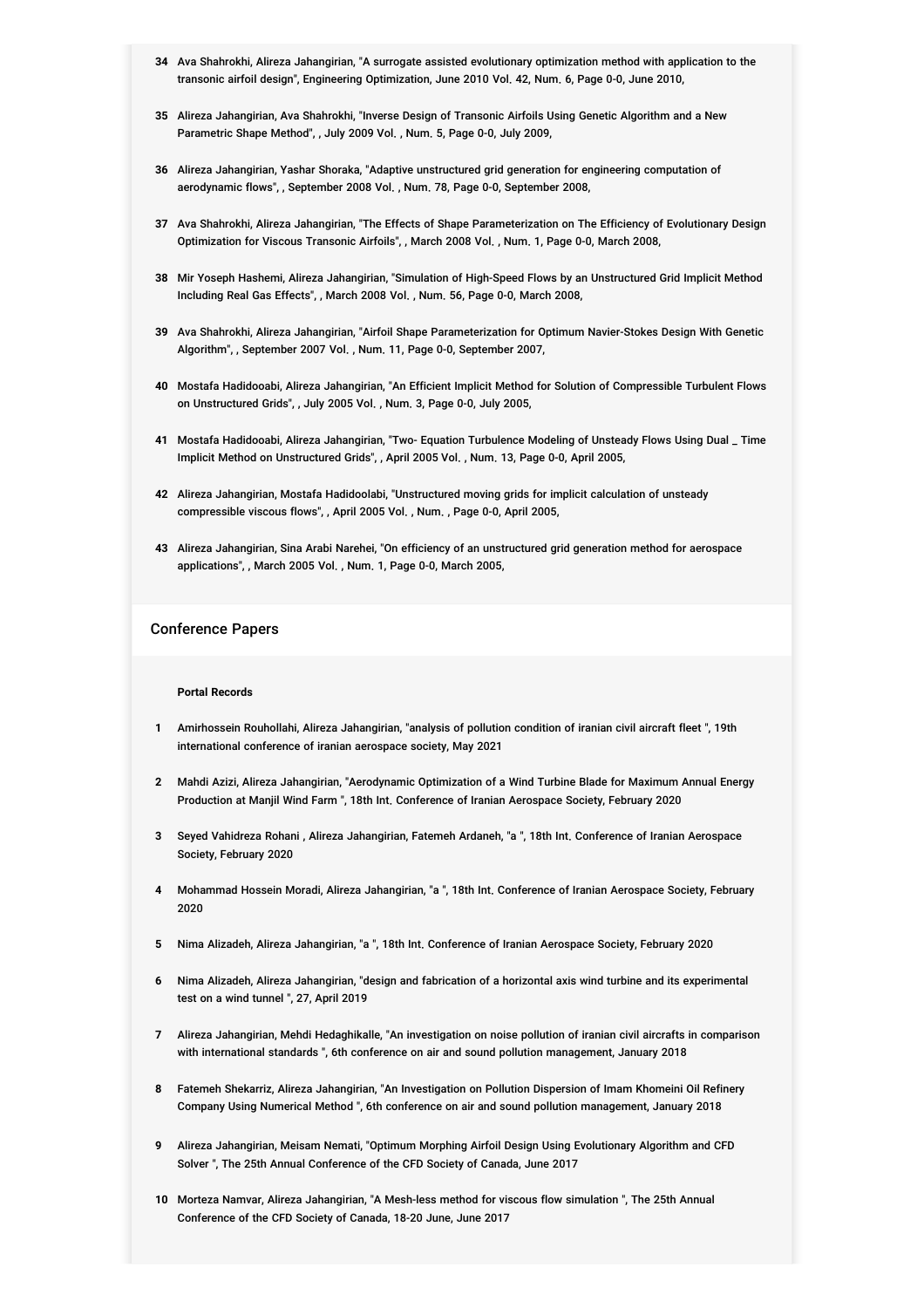- **11** Narjes Timnak, Alireza Jahangirian, "An Efficient Mutation Strategy for Inverse Design of Airfoil Shape Optimization with Genetic Algorithm ", The 25th Annual Conference of the CFD Society of Canada, June 2017
- **12** Alireza Jahangirian, Roohollh Khoshkhoo, "Numerical Simulation of Flow Separation Control over a Hump Using DBD Plasma Actuator ", 30th Congress of the International Council of the Aeronautical Sciences, ICAS 2016, September 2016
- **13** Zahra Seifollahi Moghadam, Alireza Jahangirian, "NUMERICAL STUDY OF ACTIVE SHOCK WAVE-TURBULENT BOUNDARY LAYER INTERACTION CONTROL FOR TRANSONIC AERODYNAMICS ", 30th Congress of the International Council of the Aeronautical Sciences ICAS 2016, September 2016
- **14** Alireza Jahangirian, Mehdi Ebrahimi, "AERODYNAMIC SHAPE OPTIMIZATION WITH A NEW PARALLEL EVOLUTIONARY ALGORITHM AND NUMERICAL FLOW MODELLING ", 30th Congress of the International Council of the Aeronautical Sciences ICAS 2016, September 2016
- **15** Alireza Jahangirian, Samad Sattarzadeh, "A MESH-LESS METHOD FOR COMPRESSIBLE FLOW CALCULATIONS AT ALL SPEED CONDITIONS ", 30th Congress of the International Council of the Aeronautical Sciences ICAS 2016, September 2016
- **16** Saeed Norouzi, Alireza Jahangirian, "A ", 15th international conference of Iranian aerospace society, February 2016
- **17** Alireza Shamiri, Alireza Jahangirian, "A ", 15th international conference of Iranian aerospace society, February 2016
- **18** Masoud Heidari, Mehdi Ebrahimi, Alireza Jahangirian, "morphing airfoil aerodynamic optimization using parallel genetic algorithm ", 23th Annual International Mechanical Engineering Conference, May 2015
- **19** Masoud Heidari, Mehdi Ebrahimi, Alireza Jahangirian, "improve morphing airfoil optimization using parallel evolutionary algorithm ", 14th International Conference of Iranian Aerospace Society, March 2015
- **20** Alireza Jahangirian, Shakiba Moradi, Zahra Seifollahi Moghadam, "Optimization of airfoil using a hybrid grid flow solver ", 14th aerospace society conference, April 2014
- **21** Samad Sattarzadeh, Hosein Shahverdi, Alireza Jahangirian, "Development of a mesh-less method for flutter prediction ", 13th Conference of Iranian Aerospace Society, March 2014
- **22** Samad Sattarzadeh, Alireza Jahangirian, "An adaptive point method for solution of N.S equations with mesh less approach ", 13th Iranian aerospace society conference, March 2014
- **23** Alireza Jahangirian, Fatemeh Aghazadeh, Mohammad Sadegh Davodi Moghadam, Shakiba Moradi, "An investigation on air transport demand for next 20 years ", aerospace conference, February 2013
- **24** Arash Soltani Dehkharqani, Alireza Jahangirian, Mohammad Sadegh Davodi Moghadam, "Achieving the design of aircraft engine ", Aerospace Conference, February 2013
- **25** Seyed Reza Razavi, Alireza Jahangirian, Mohammad Sadegh Davodi Moghadam, Morteza Namvar, "key technologies of design and fabrication of civil aircraft systems ", Aerospace conference, February 2013
- **26** Mehdi Ebrahimi, Alireza Jahangirian, "aa ", National conference on environment measurement and modeling, November 2012
- **27** Alireza Jahangirian, Samad Sattarzadeh, Mir Y.Hashemi, "A mesh-less method for unsteady compressible flow calculations ", International conference on applied and computational mathematics, October 2012
- **28** Mahdi Dadkhah, Alireza Jahangirian, "3D HYPERSONIC FLOW INCLUDING HOT GAS EFFECTS ", First Aerodynamics and Hydrodynamics Conference, October 2012
- **29** Ali Reza Sanaeikia, Alireza Jahangirian, "A ", AERO2011, March 2011
- **30** Alireza Heidary, Alireza Jahangirian, "A ", A, March 2011
- **31** Samad Sattarzadeh, Alireza Jahangirian, Mir Yoseph Hashemi, "A ", AERO 2011, March 2011
- **32** Alireza Jahangirian, Ava Shahrokhi, "Aerodynamic Shape Optimization using Efficient Evolutionary Algorithms and Unstructured CFD Solver ", Numerical Methods for Fluid Dynamics-ICFD 2010, April 2010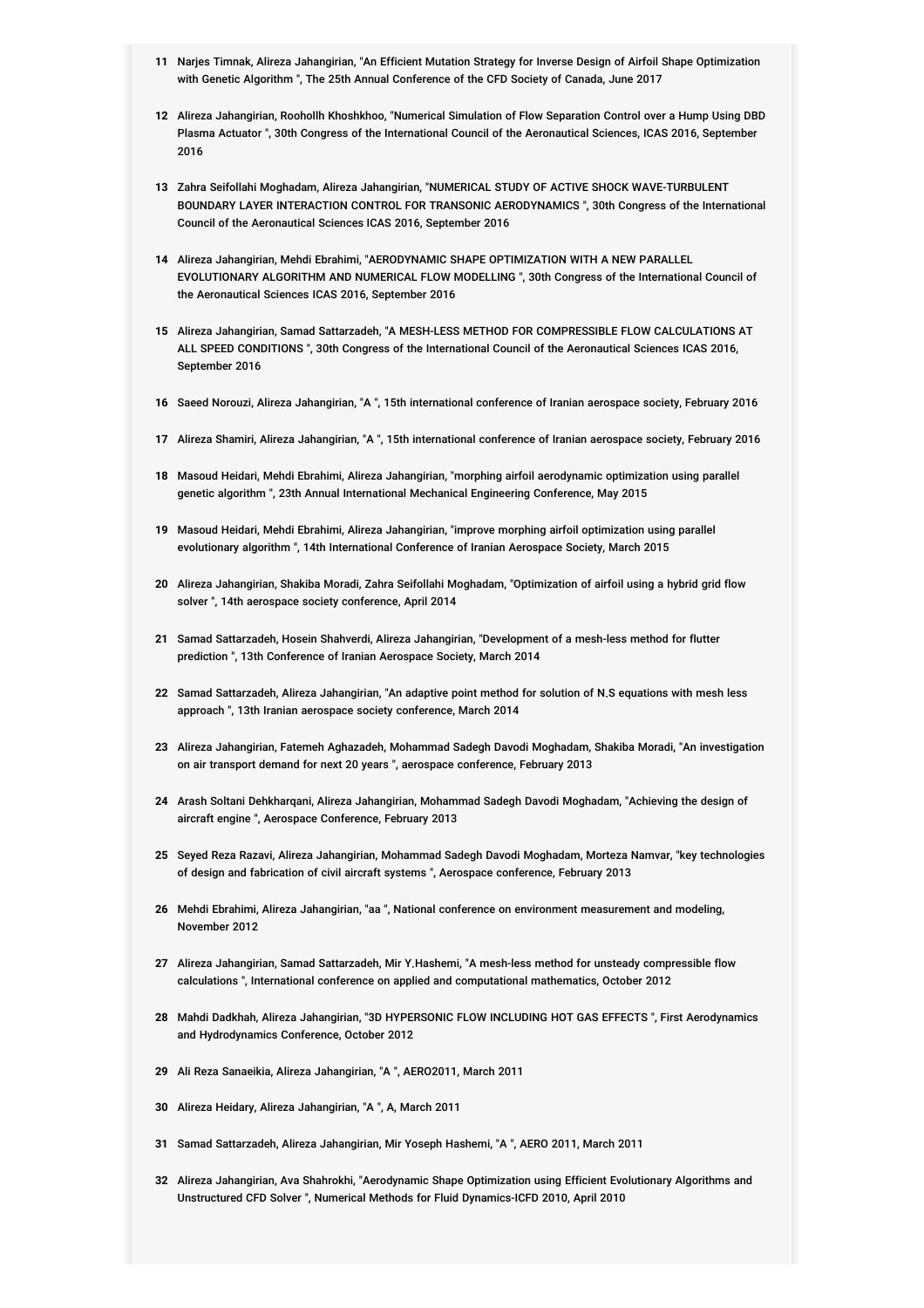- **33** Alireza Jahangirian, Mir Yoseph Hashemi, "Adaptive Cartesian Grid with Mesh-less Zones for Compressible Flow Calculations ", Numerical Methods for Fluid Dynamics-ICFD 2010, April 2010
- **34** Mir Yoseph Hashemi, Alireza Jahangirian, "Implicit fully mesh less method for copressible viscous flow calculations ", , September 2009
- **35** Alireza Jahangirian, Mir Yoseph Hashemi, "Hybrid unstructured cartesian grid with meshless zones for compressible flow calculations ", , May 2009
- **36** Alireza Jahangirian, "An adaptive cartesian unstructured grid generation method for moving boundary applications ", , June 2008
- **37** Ava Shahrokhi, Alireza Jahangirian, "Effect of shape parameterization on aerodynamic evolutionary optimization of viscous transonic airfoils ", , February 2008
- **38** Ava Shahrokhi, Alireza Jahangirian, "An Efficient Aerodynamic Optimization Method Using a Genetic Algorithm and a Surrogate Model ", , December 2007
- **39** Alireza Jahangirian, "An Efficient Dual-Time Implicit Method for High-Lift Aerodynamics Using Differential Reynolds-Stress Modelling ", , July 2007
- **40** Mir Yoseph Hashemi, Alireza Jahangirian, "Simulation of High Speed Flows by an Unstructured Grid Implicit Method Including Real Gas Effects ", , March 2007
- **41** Alireza Jahangirian, "A Dual-Time Implicit Solution Procedure for the Reynolds-AveragedNavier-Stokes Equations on Unstructured Gridsfor High-Lift Aerodynamic Flows ", , March 2007
- **42** Hamed Alisadeghi, S.M.H. Karimian, Alireza Jahangirian, "Simulation of 2D turbulent flows on hybrid dynamic meshes ", , February 2007
- **43** Ava Shahrokhi, Alireza Jahangirian, "A new real coded adaptive range genetic algorithm applied to aerodynamic design of airfoils ", , January 2007
- **44** Alireza Jahangirian, Yashar Shoraka, "A cartesian base unstructured grid generation method for moving boundary applications ", , October 2006
- **45** Hamed Alisadeghi, Mohammad Mehdy Mirsajady, S.M.H. Karimian, Alireza Jahangirian, "An implicit dual timestepping algorithm for hybrid dynamic meshes ", , July 2006
- **46** Ava Shahrokhi, Alireza Jahangirian, Nematalah Foladi, "Navier- stokes optimization using genetic algorithm and a flexible parametric airfoil method ", , March 2006
- **47** Alireza Jahangirian, Yashar Shoraka, "Adaptive Unstructured Grid Generation for Engineering Computation of Aerodynamic Flows ", , October 2005
- **48** Alireza Jahangirian, Nematalah Foladi, "Unstructured Dynamic Grids for Aerodynamic Shape Optimization with Genetic Algorithm ", , June 2005
- **49** Alireza Jahangirian, "impliccit central difference method for solution of three dimensiona unsteady aerodynamics ", , June 2005
- **50** Nematalah Foladi, Alireza Jahangirian, "Aerodynamic Design optimization using the Numerical flow simulation and algorithms ", , February 2005
- **51** Nematalah Foladi, Alireza Jahangirian, "A new combined method in aerodynamic shape optimization using genetic algorithm and neural network ", , February 2005
- **52** Alireza Jahangirian, Mostafa Hadidoolabi, "An Implicit solution of the unsteady NS Equations on unstrctured moring Grids . ", , August 2004
- **53** Alireza Jahangirian, Mostafa Hadidooabi, "Hnstructured moring gridn for implicit ealculation of un steady complessible viscous flows ", , March 2004
- **54** Mostafa Hadidoolabi, Alireza Jahangirian, "An efficient implicit method for solution of the compressible N.S equations on unstructured grids ", , January 2004